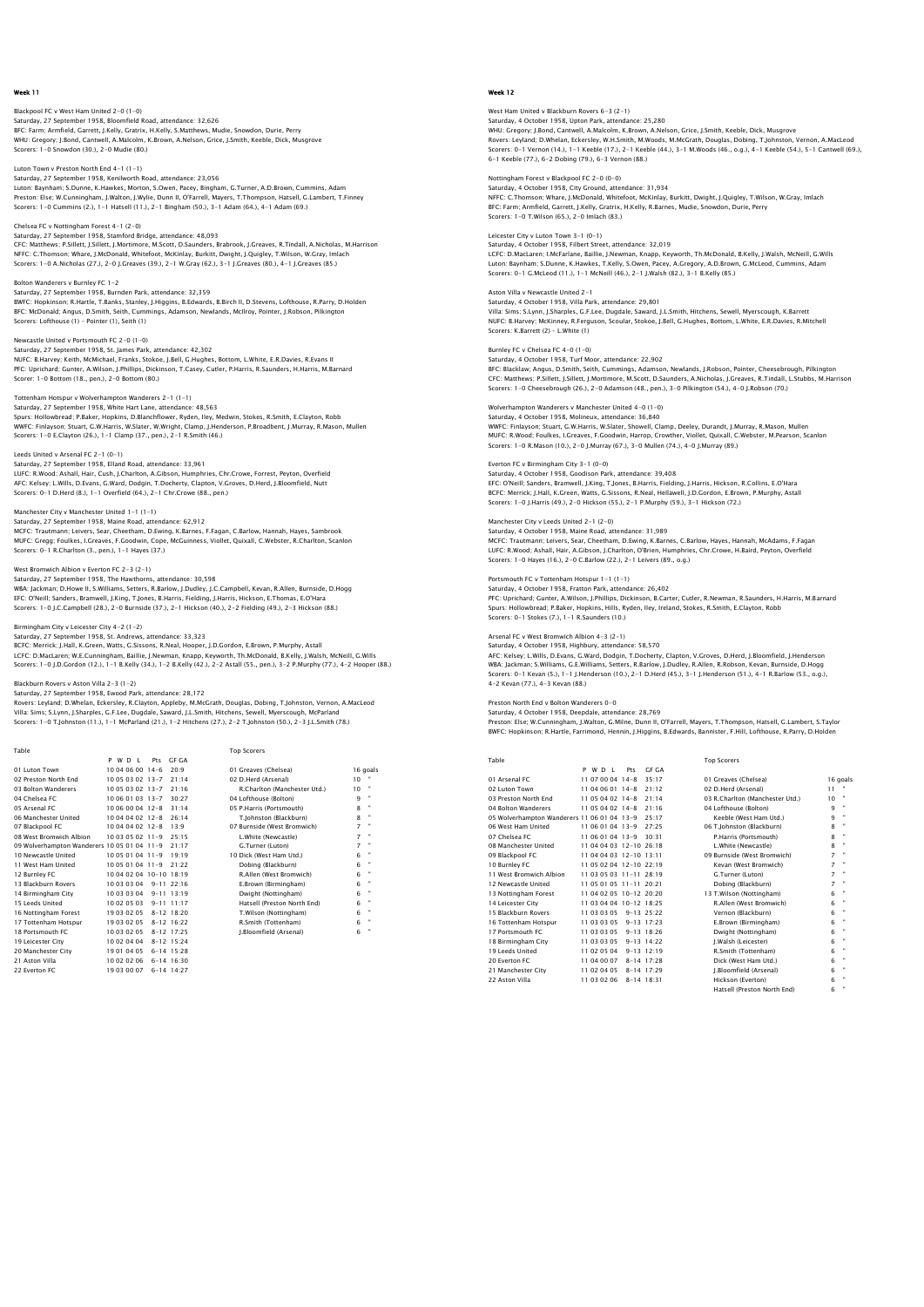Manchester United v Preston North End 0-2 (0-1) Wednesday, 8 October 1958, Old Trafford, attendance: 46,163<br>MUFC: Gregg; Foulkes, I.Greaves, F.Goodwin, Cope, McGuinness, Dawson, E.Taylor, Viollet, R.Charlton, Scanlon<br>Preston: Else; W.Cunningham, J.Walton, G.Milne, Dunn Scorers: 0-1 T.Thompson (37.), 0-2 Hatsell (49.)

Nottingham Forest v Luton Town 3-1 (2-1) Saturday, 11 October 1958, City Ground, attendance: 30,337 NFFC: C.Thomson; Whare, J.McDonald, Whitefoot, McKinlay, Burkitt, Dwight, J.Quigley, T.Wilson, Baily, W.Gray Luton: Marsh; S.Dunne, K.Hawkes, Morton, S.Owen, Pacey, Bingham, G.Turner, A.D.Brown, Cummins, Adam

Scorers: 1-0 T.Wilson (2.), 2-0 W.Gray (3.), 2-1 G.Turner (25.), 3-1 Dwight (48.)

Tottenham Hotspur v Everton FC 10–4 (6–1)<br>Saturday, 11 October 1958, White Hart Lane, attendance: 37,794<br>Spurs: Hollowbread; P.Baker, Hopkins, D.Blanchflower, Ryden, Iley, Medwin, Harmer, R.Smith, Stokes, Robb EFC: Dunlop; Sanders, Bramwell, J.King, T.Jones, B.Harris, Fielding, J.Harris, Hickson, R.Collins, E.O'Hara<br>Scorers: 1–0 Stokes (2.), 1–1 J.Harris (10.), 2–1 R.Smith (14.), 3–1 Robb (30.), 4–1 R.Smith (31.), 5–1 Stokes (34

Chelsea FC v Bolton Wanderers 0-1 (0-0) Saturday, 11 October 1958, Stamford Bridge, attendance: 49,229 CFC: Matthews; R.Whittaker, J.Sillett, J.Mortimore, M.Scott, Huxford, Brabrook, J.Greaves, R.Tindall, A.Nicholas, M.Harrison<br>BWFC: Hopkinson; R.Hartle, B.Edwards, Hennin, J.Hiqqins, M.Edwards, Bannister, D.Stevens, Lofthou Scorer: 0-1 Lofthouse (46.)

#### Aston Villa v West Bromwich Albion 1-4

Saturday, 11 October 1958, Villa Park, attendance: 45,778 Villa: Sims; S.Lynn, J.Sharples, G.F.Lee, Dugdale, Saward, J.L.Smith, Hitchens, Myerscough, McParland, K.Barrett<br>WBA: Jackman; D.Howe II, S.Williams, Setters, R.Barlow, J.Dudley, J.C.Campbell, R.Robson, Kevan, Burnside, D.

#### Manchester United v Arsenal FC 1-1 (1-1)

Saturday, 11 October 1958, Old Trafford, attendance: 56,148<br>MUFC: Gregg; Foulkes, I.Greaves, F.Goodwin, Cope, McGuinness, Viollet, Quixall, R.Charlton, E.Taylor, Scanlon<br>AFC: Kelsey: L.Wills, D.Evans, G.Ward, Dodgin, T.Doc Scorers: 1-0 Viollet (16.), 1-1 G.Ward (24.)

## Wolverhampton Wanderers v Manchester City 2-0 (1-0)

Saturday, 11 October 1958, Molineux, attendance: 33,769 WWFC: Finlayson; Stuart, G.W.Harris, W.Slater, W.Wright, Clamp, Deeley, P.Broadbent, J.Murray, R.Mason, Mullen MCFC: Trautmann; Leivers, Sear, Cheetham, D.Ewing, K.Barnes, C.Barlow, Hayes, Hannah, Lister, F.Fagan Scorers: 1-0 P.Broadbent (27.), 2-0 Deeley (88.)

### ewcastle United v Leicester City 3-1 (1-1)

Saturday, 11 October 1958, St. James Park, attendance: 46,686 NUFC: B.Harvey; Keith, McMichael, Scoular, Stokoe, J.Bell, G.Hughes, Eastham, L.White, I.Allchurch, McGuigan LCFC: D.MacLaren; Knapp, Baillie, J.Newman, J.King, Keyworth, Th.McDonald, B.Kelly, J.Walsh, Leek, G.Wills<br>Scorers: 1–0 I.Allchurch (8.), 1–1 B.Kelly (21., pen.), 2–1 I.Allchurch (67.), 3–1 L.White (77.)

#### Blackpool FC v Burnley FC 1-1 (1-0)

Saturday, 11 October 1958, Bloomfield Road, attendance: 31,744 BFC: Farm; Armfield, Garrett, J.Kelly, Gratrix, H.Kelly, S.Matthews, Mudie, Snowdon, Durie, Perry BFC: McDonald; Angus, D.Smith, Seith, Cummings, Adamson, Newlands, McIlroy, Pointer, J.Robson, Pilkington Scorers: 1-0 Mudie (43.), 1-1 Newlands (67.)

## West Ham United v Birmingham City 1-2 (1-0)

Saturday, 11 October 1958, Upton Park, attendance: 29,139<br>WHII: Cregory: I Bond, Cantwell, A Malcolm, K Brown, A Nelson, Crice, I Smith, Keeble, Dick, Musercye WHU: Gregory; J.Bond, Cantwell, A.Malcolm, K.Brown, A.Nelson, Grice, J.Smith, Keeble, Dick, Musgrove<br>BCFC: Merrick; J.Hall, K.Green, Watts, G.Sissons, R.Neal, Hooper, J.D.Gordon, E.Brown, Orritt, P.Murphy<br>Scorers: 1–0 Musq

#### Portsmouth FC v Leeds United 2-0 (0-0)

Saturday, 11 October 1958, Fratton Park, attendance: 22,570 PFC: Uprichard; Gunter, A.Wilson, J.Phillips, Dickinson, T.Casey, Cutler, R.Newman, R.Saunders, H.Harris, M.Barnard<br>LUFC: R.Wood; Ashall, Hair, A.Gibson, J.Charlton, O'Brien, Humphries, Cush, Forrest, Chr.Crowe, Overfield<br>

### Blackburn Rovers v Preston North End 4-1 (2-0)

Saturday, 11 October 1958, Ewood Park, attendance: 39,075<br>Rovers: Leyland, D.Whelan, Eckersley, R.Clayton, M.Woods, M.McGrath, Douglas, R.Stephenson, Dobing, Vernon, A.MacLeod<br>Preston: Else; W.Cunningham, J.Walton, G.Mline

| Table                                       |                         |     |                | <b>Top Scorers</b>              |    |          |
|---------------------------------------------|-------------------------|-----|----------------|---------------------------------|----|----------|
|                                             | P W D I                 | Pts | GE GA          |                                 |    |          |
| 01 Bolton Wanderers                         | 12 06 04 02 16-8        |     | 22.16          | 01 Greaves (Chelsea)            |    | 16 goals |
| 02 Preston North End                        | 13 06 04 03 16-10 24:18 |     |                | 02 D.Herd (Arsenal)             | 11 |          |
| 03 Arsenal FC                               | 12 07 01 04 15-9 36:18  |     |                | 03 R.Charlton (Manchester Utd.) | 10 |          |
| 04 Wolverhampton Wanderers 12 07 01 04 15-9 |                         |     | 27.17          | R.Smith (Tottenham)             | 10 |          |
| 05 Luton Town                               | 12 04 06 02 14-10 22:15 |     |                | Lofthouse (Bolton)              | 10 |          |
| 06 West Bromwich Albion                     | 12 04 05 03 13-11 32:20 |     |                | 06 L.White (Newcastle)          | 9  |          |
| 07 Manchester United                        | 13 04 05 04 13-13 27:21 |     |                | Keeble (West Ham Utd.)          | 9  |          |
| 08 Blackpool FC                             | 12 04 05 03 13-11 14:12 |     |                | 08 P.Harris (Portsmouth)        | 8  |          |
| 09 Burnley FC                               | 12 05 03 04 13-11 23:20 |     |                | G.Turner (Luton)                | 8  |          |
| 10 Newcastle United                         | 12 06 01 05 13-11 23:22 |     |                | Burnside (West Bromwich)        | 8  |          |
| 11 West Ham United                          | 12 06 01 05 13-11 28:27 |     |                | T.Johnston (Blackburn)          | 8  | ٠        |
| 12 Chelsea EC                               | 12 06 01 05 13-11 30:32 |     |                | T.Wilson (Nottingham)           | 8  | ٠        |
| 13 Nottingham Forest                        | 12 05 02 05 12-12 23:21 |     |                | 13 Hatsell (Preston North End)  | 7  | ×        |
| 14 Blackburn Rovers                         | 12 04 03 05 11-13 29:23 |     |                | Vernon (Blackburn)              | 7  | ×        |
| 15 Tottenham Hotspur                        | 12 04 03 05 11-13 27:27 |     |                | Kevan (West Bromwich)           | 7  | ×        |
| 16 Portsmouth FC                            | 12 04 03 05 11-13 20:26 |     |                | Dwight (Nottingham)             | 7  |          |
| 17 Birmingham City                          | 12 04 03 05 11-13 16:23 |     |                | Dobing (Blackburn)              | 7  |          |
| 18 Leicester City                           | 12 03 04 05 10-14 19:28 |     |                | 18 Dick (West Ham Utd.)         | 6  |          |
| 19 Leeds United                             | 12 02 05 05 9-15 12:21  |     |                | Medwin (Tottenham)              | 6  | ٠        |
| 20 Everton EC                               | 12 04 00 08             |     | $8 - 16$ 21:38 | B.Kelly (Nottingham/Leicester)  | 6  |          |
| 21 Manchester City                          | 12 02 04 06             |     | $8 - 16$ 17 31 | J.Bloomfield (Arsenal)          | 6  |          |
| 22 Aston Villa                              | 12 03 02 07             |     | $8 - 16$ 19:35 | R.Allen (West Bromwich)         | 6  |          |
|                                             |                         |     |                | T.Thompson (Preston North End)  | 6  |          |
|                                             |                         |     |                | E.Brown (Birmingham)            | 6  |          |
|                                             |                         |     |                | Hickson (Everton)               | 6  |          |
|                                             |                         |     |                | I.Walsh (Leicester)             | 6  |          |
|                                             |                         |     |                | P.Broadbent (Wolverhampton)     | 6  |          |

### Week 14

Birmingham City v Nottingham Forest 0-3 (0-2) Saturday, 18 October 1958, St. Andrews, attendance: 31,610<br>BCFC: Merrick; J.Hall, K.Green, Watts, G.Sissons, R.Neal, Hooper, J.D.Gordon, E.Brown, Orritt, B.Taylor<br>NFFC: C.Thomson; Whare, J.McDonald, Whitefoot, McKinlay, Bu Scorers: 0-1 T.Wilson (3.), 0-2 Imlach (44.), 0-3 Dwight (83.)

Everton FC v Manchester United 3-2 (2-0) Saturday, 18 October 1958, Goodison Park, attendance: 64,079 EFC: Dunlop; Sanders, Bramwell, J.King, T.Jones, B.Harris, J.Harris, E.Thomas, Hickson, Ashworth, E.O'Hara MUFC: Gregg; Foulkes, I.Greaves, F.Goodwin, Cope, McGuinness, Viollet, Quixall, R.Charlton, E.Taylor, Scanlon Scorers: 1-0 E.Thomas (18.), 2-0 E.Thomas (36.), 3-0 J.Harris (50.), 3-1 Cope (72.), 3-2 Cope (82.)

Leeds United v Aston Villa 0-0 s onited v Aston vina o-o<br>rday, 18 October 1958, Elland Road, attendance: 21,088 LUFC: R.Wood; Ashall, Hair, Cush, J.Charlton, A.Gibson, Humphries, Chr.Crowe, Forrest, O'Brien, Overfield Villa: Sims; S.Lynn, J.Sharples, G.F.Lee, Dugdale, V.Crowe, K.Barrett, Sewell, Hazelden, Myerscough, McParland

Burnley FC v Blackburn Rovers 0-0 Saturday, 18 October 1958, Turf Moor, attendance: 41,961 BFC: McDonald; Angus, D.Smith, Seith, Cummings, Adamson, Newlands, McIlroy, Pointer, J.Robson, Pilkington<br>Rovers: Leyland; K.G.Taylor, Eckersley, R.Clayton, M.Woods, M.McGrath, Douglas, Dobing, T.Johnston, R.Stephenson, A.

Luton Town v Chelsea FC 2-1 Saturday, 18 October 1958, Kenilworth Road, attendance: 24,864, sent-off: J.Sillett (87.) Luton: Baynham; S.Dunne, K.Hawkes, Morton, S.Owen, Pacey, Bingham, G.Turner, A.D.Brown, Cummins, Adam<br>CFC: Matthews; P.Sillett, J.Sillett, J.Mortimore, M.Scott, D.Saunders, Brabrook, J.Greaves, R.Tindall, L.Stubbs, Block Scorers: A.D.Brown (1), Cummins (1) – R.Tindall (1)

# Arsenal FC v Wolverhampton Wanderers 1-1

Saturday, 18 October 1958, Highbury, attendance: 49,154 AFC: Standen; L.Wills, D.Evans, G.Ward, Dodgin, Petts, Clapton, V.Groves, Biggs, J.Bloomfield, Nutt WWFC: Finlayson; Stuart, G.W.Harris, W.Slater, W.Wright, Clamp, Deeley, P.Broadbent, Showell, R.Mason, Mullen Scorers: Biggs (1) – Showell (1)

## Bolton Wanderers v Blackpool FC 4-0

Saturday, 18 October 1958, Burnden Park, attendance: 37,045 BWFC: Hopkinson; R.Hartle, B.Edwards, Hennin, J.Higgins, M.Edwards, Bannister, D.Stevens, Lofthouse, F.Hill, D.Holden BFC: Farm; Armfield, Garrett, J.Kelly, Gratrix, H.Kelly, Perry, Mudie, Snowdon, Starkey, Durie Scorers: F.Hill (2'), D.Holden (1), D.Stevens (1)

#### Preston North End v Newcastle United 3-4

Saturday, 18 October 1958, Deepdale, attendance: 25,709 Preston: Else; W.Cunningham, J.Walton, G.Milne, Dunn II, O'Farrell, Mayers, T.Thompson, Hatsell, J.Baxter, T.Finney NUFC: B.Harvey; Keith, McMichael, Franks, Stokoe, J.Bell, G.Hughes, K.Hale, L.White, Eastham, McGuigan Scorers: T.Finney (2), Hatsell (1) – L.White (3), Franks (1)

## Leicester City v Tottenham Hotspur 3-4

Saturday, 18 October 1958, Filbert Street, attendance: 31,509<br>LCFC: D.MacLaren; Knapp, Baillie, J.Newman, J.King, Keyworth, Th.McDonald, J.Walsh, Hines, B.Kelly, G.Wills<br>Spurs: Hollowbread ; P.Baker, R.Henry, D.Blanchflowe

#### Manchester City v Portsmouth FC 3-2

Saturday, 18 October 1958, Maine Road, attendance: 31,330 MCFC: Trautmann; Leivers, Sear, Cheetham, D.Ewing, K.Barnes, C.Barlow, Johnstone, Hannah, Hayes, F.Fagan<br>PFC: Uprichard; Gunter, A.Wilson, J.Phillips, Dickinson, T.Casey, Cutler, R.Newman, R.Saunders, H.Harris, M.Barnard<br>S

#### West Bromwich Albion v West Ham United 2-1

Saturday, 18 October 1958, The Hawthorns, attendance: 36,878<br>WBA: Potter; D.Howe II, G.E.Williams, Setters, R.Barlow, J.Dudley, J.C.Campbell, R.Robson, Kevan, Burnside, D.Hogg<br>WHU: Gregory; J.Bond, Cantwell, A.Malcolm, K.B

| Table                                              |         |                         |       | Top Scorers                    |    |          |
|----------------------------------------------------|---------|-------------------------|-------|--------------------------------|----|----------|
|                                                    | P W D I | Pts                     | GE GA |                                |    |          |
| 01 Bolton Wanderers                                |         | 13 07 04 02 18-8        | 26:16 | 01 Greaves (Chelsea)           |    | 16 goals |
| 02 Arsenal FC                                      |         | 13 07 02 04 16-10 37:19 |       | 02 L.White (Newcastle)         | 12 |          |
| 03 Wolverhampton Wanderers 13 07 02 04 16-10 28:18 |         |                         |       | 03 D.Herd (Arsenal)            | 11 |          |
| 04 Luton Town                                      |         | 13 05 06 02 16-10 24:16 |       | R.Smith (Tottenham)            | 11 |          |
| 05 Preston North End                               |         | 14 06 04 04 16-12 27:22 |       | 05 Keeble (West Ham Utd.)      | 10 |          |
| 06 West Bromwich Albion                            |         | 13 05 05 03 15-11 34:21 |       | Lofthouse (Bolton)             | 10 | ٠        |
| 07 Newcastle United                                |         | 13 07 01 05 15-11 27:25 |       | R.Charlton (Manchester Utd.)   | 10 |          |
| 08 Nottingham Forest                               |         | 13 06 02 05 14-12 26:21 |       | 08 T.Wilson (Nottingham)       | 9  |          |
| 09 Burnley FC                                      |         | 13 05 04 04 14-12 23:20 |       | 09 Burnside (West Bromwich)    | 8  |          |
| 10 Manchester United                               |         | 14 04 05 05 13-15 29:24 |       | P.Harris (Portsmouth)          | 8  |          |
| 11 Tottenham Hotspur                               |         | 13 05 03 05 13-13 31:30 |       | I.Walsh (Leicester)            | 8  | ۰        |
| 12 West Ham United                                 |         | 13 06 01 06 13-13 29:29 |       | Dwight (Nottingham)            | 8  | ۰        |
| 13 Chelsea EC                                      |         | 13.06.01.06 13-13 31:34 |       | G.Turner (Luton)               | 8  |          |
| 14 Blackpool FC                                    |         | 13 04 05 04 13-13 14:16 |       | T.Johnston (Blackburn)         | 8  | ٠        |
| 15 Blackburn Rovers                                |         | 13 04 04 05 12-14 29:23 |       | 15 Dobing (Blackburn)          | 7  | ٠        |
| 16 Portsmouth EC                                   |         | 13 04 03 06 11-15 22:29 |       | B.Kelly (Nottingham/Leicester) | 7  | ٠        |
| 17 Birmingham City                                 |         | 13 04 03 06 11-15 16:26 |       | Kevan (West Bromwich)          | 7  | ٠        |
| 18 Leicester City                                  |         | 13 03 04 06 10-16 22:32 |       | J.Harris (Everton)             | 7  |          |
| 19 Manchester City                                 |         | 13 03 04 06 10-16 20:33 |       | Hatsell (Preston North End)    | 7  | ٠        |
| 20 Everton EC                                      |         | 13 05 00 08 10-16 24:40 |       | Vernon (Blackburn)             | 7  |          |
| 21 Leeds United                                    |         | 13.02.06.05 10-16 12:21 |       |                                |    |          |
| 22 Aston Villa                                     |         | 13.03.03.07 9-17 19:35  |       |                                |    |          |

| 01 Greaves (Chelsea)           | 16 go          |   |
|--------------------------------|----------------|---|
| 02 L.White (Newcastle)         | 12             |   |
| 03 D.Herd (Arsenal)            | 11             | ٠ |
| R.Smith (Tottenham)            | 11             | ł |
| 05 Keeble (West Ham Utd.)      | 10             | ł |
| Lofthouse (Bolton)             | 10             | ٠ |
| R.Charlton (Manchester Utd.)   | 10             | ł |
| 08 T.Wilson (Nottingham)       | ٩              | ł |
| 09 Burnside (West Bromwich)    | 8              | ł |
| P.Harris (Portsmouth)          | 8              | ł |
| J.Walsh (Leicester)            | 8              | ł |
| Dwight (Nottingham)            | 8              | ł |
| G.Turner (Luton)               | 8              | ł |
| T. Johnston (Blackburn)        | 8              | ł |
| 15 Dobing (Blackburn)          | 7              | ł |
| B.Kelly (Nottingham/Leicester) | 7              | ٠ |
| Kevan (West Bromwich)          | 7              | ł |
| I.Harris (Everton)             | $\overline{7}$ | ł |
| Hatsell (Preston North End)    | $\overline{7}$ | ł |
| Vernon (Blackburn)             | 7              | ł |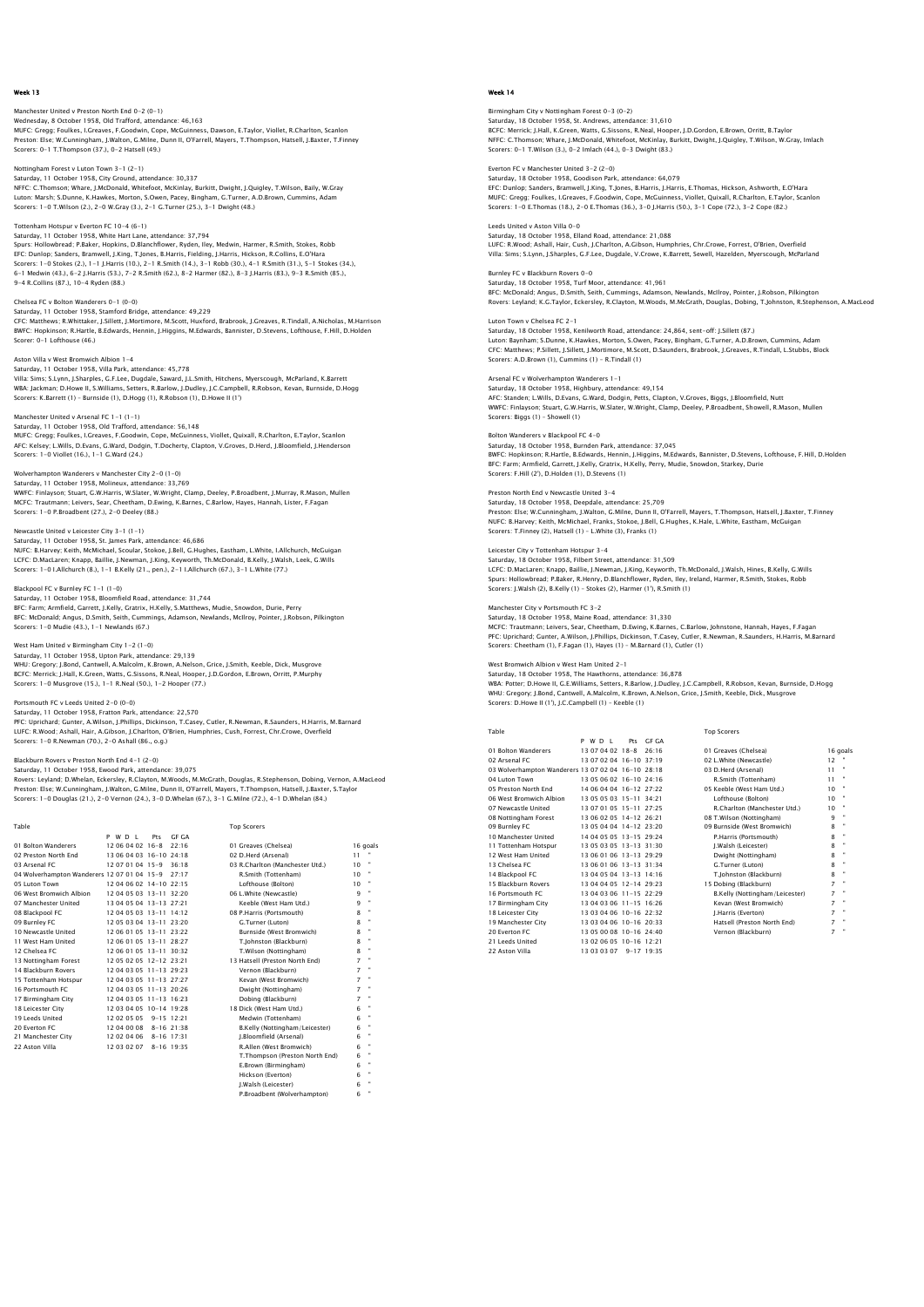Aston Villa v Arsenal FC 1-2 Wednesday, 22 October 1958, Villa Park, attendance: 30,563<br>Villa: Sims; S.Lynn, LSharples, G.F.Lee, Dugdale, V.Crowe, J.L.Smith, Myerscough, Sewell, K.Barrett, McParland<br>AFC: Kelsey: L.Wills, D.Evans, G.Ward, Dodqin, T.Doc Scorers: McParland (1) – G.Ward (1), Nutt (1)

Manchester United v West Bromwich Albion 1-2 (0-1) Saturday, 25 October 1958, Old Trafford, attendance: 51,721 MUFC: Gregg; Foulkes, I.Greaves, F.Goodwin, Harrop, McGuinness, Viollet, Quixall, Dawson, R.Charlton, Scanlon WBA: Potter; D.Howe II, S.Williams, Setters, R.Barlow, J.Dudley, J.C.Campbell, R.Robson, Kevan, Burnside, D.Hogg Scorers: 0-1 R.Robson (38.), 1-1 F.Goodwin (55.), 1-2 Kevan (75.)

Portsmouth FC v Luton Town 2–2 (2–0)<br>Saturday, 25 October 1958, Fratton Park, attendance: 24,831<br>PFC: Uprichard; Rutter, A.Wilson, J.Phillips, Dickinson, T.Casey, Cutler, R.Newman, R.Saunders, H.Harris, M.Barnard Luton: Baynham; S.Dunne, K.Hawkes, Morton, S.Owen, Pacey, Bingham, G.Turner, A.D.Brown, Cummins, Adam Scorers: 1-0 R.Saunders (7.), 2-0 H.Harris (45.), 2-1 K.Hawkes (65.), 2-2 A.D.Brown (78.)

Chelsea FC v Leicester City 5-2 (3-0)

Saturday, 25 October 1958, Stamford Bridge, attendance: 40,369 CFC: Matthews; P.Sillett, J.Sillett, J.Mortimore, M.Scott, D.Saunders, Brabrook, J.Greaves, R.Tindall, A.Nicholas, Block LCFC: Anderson; Knapp, Baillie, J.Newman, J.King, Keyworth, Th.McDonald, J.Walsh, Hines, B.Kelly, G.Wills<br>Scorers: 1–0 D.Saunders (2.), 2–0 R.Tindall (12.), 3–0 P.Sillett (39.), 4–0 R.Tindall (47.), 4–1 B.Kelly (50.), 4–2 5-2 Brabrook (78.)

Newcastle United v Manchester City 4-1 (3-0)

Saturday, 25 October 1958, St. James Park, attendance: 54,837<br>NUFC: B.Harvey; Keith, McMichael, Franks, Stokoe, J.Bell, G.Hughes, Eastham, L.White, I.Allchurch, McGuigan<br>MCFC: Trautmann; Leivers, Sear, Cheetham, D.Ewing, K

#### Aston Villa v Bolton Wanderers 2-1 (1-1) Saturday, 25 October 1958, Villa Park, attendance: 28,740

Villa: Sims; S.Lynn, J.Sharples, G.F.Lee, Dugdale, V.Crowe, J.L.Smith, Sewell, Hitchens, Myerscough, McParland<br>BWFC: Hopkinson; R.Hartle, B.Edwards, Hennin, J.Higgins, M.Edwards, Bannister, D.Stevens, R.Parry, F.Hill, D.Ho

# Wolverhampton Wanderers v Birmingham City 3-1 (1-1)<br>Saturday, 25 October 1058, Molinguy, attendance: 26 156

Saturday, 25 October 1958, Molineux, attendance: 36,156<br>WWFC: Finlayson; Stuart, G.W.Harris, W.Slater, W.Wright, R.Flowers, Deeley, P.Broadbent, Showell, R.Mason, Mullen<br>BCFC: Merrick; B.Farmer, K.Green, Watts, G.Sissons,

### West Ham United v Burnley FC 1-0 (1-0)

Saturday, 25 October 1958, Upton Park, attendance: 29,387<br>WHU: Gregory, J.Bond, Cantwell, A.Malcolm, K.Brown, A.Nelson, Grice, J.Smith, Keeble, Dick, Musgrove<br>BFC: McDonald; Anqus, D.Smith, Seith, Cummings, Adamson, Connel Scorer: 1-0 A.Nelson (30.)

Nottingham Forest v Preston North End 0–1 (0–1)<br>Saturday, 25 October 1958, City Ground, attendance: 33,583<br>NFFC: C.Thomson; Whare, J.McDonald, Whitefoot, McKinlay, Burkitt, Dwight, J.Quigley, T.Wilson, W.Gray, Imlach<br>Prest Scorer: 0-1 T.Thompson (20.)

# Blackpool FC v Everton FC 1-1 (0-0)

Saturday, 25 October 1958, Bloomfield Road, attendance: 19,426 BFC: Farm; Armfield, Garrett, J.Kelly, Gratrix, H.Kelly, S.Matthews, Mudie, Snowdon, Durie, Perry EFC: Dunlop; Sanders, Bramwell, J.King, T.Jones, B.Harris, J.Harris, E.Thomas, Hickson, R.Collins, E.O'Hara Scorers: 0-1 E.O'Hara (75.), 1-1 Perry (87.)

#### totten<br>In Hotspur v Leeds United 2-3 (2-1)

Saturday, 25 October 1958, White Hart Lane, attendance: 38,691 Spurs: Hollowbread; P.Baker, Hopkins, D.Blanchflower, Ryden, Iley, Medwin, Harmer, R.Smith, Stokes, T.Dyson LUFC: R.Wood; Ashall, Hair, Cush, J.Charlton, A.Gibson, Humphries, Chr.Crowe, Forrest, O'Brien, Overfield Scorers: 1-0 R.Smith (30.), 1-1 O'Brien (34.), 2-1 Iley (39.), 2-2 Cush (57.), 2-3 Overfield (89.)

#### Blackburn Rovers v Arsenal FC 4-2 (3-1)

Saturday, 25 October 1958, Ewood Park, attendance: 37,747 Rovers: Leyland; K.G.Taylor, Eckersley, R.Clayton, M.Woods, M.McGrath, Douglas, Dobing, T.Johnston, Vernon, A.MacLeod<br>AFC: Kelsey: L.Wills, D.Evans, G.Ward, Dodgin, T.Docherty, Clapton, V.Groves, D.Herd, J.Bloomfield, Nutt

 Table Top Scorers P W D L Pts GF GA 01 Arsenal FC 15 08 02 05 18-12 41:24 01 Greaves (Chelsea) 16 goals 02 Wolverhampton Wanderers 14 08 02 04 18-10 31:19 02 L.White (Newcastle) 14 " 03 Bolton Wanderers 14 07 04 03 18-10 27:18 03 R.Smith (Tottenham) 12 " 04 Preston North End 15 07 04 04 18-12 28:22 04 D.Herd (Arsenal) 11 " 05 West Bromwich Albion 14 06 05 03 17-11 36:22 05 Dobing (Blackburn) 10 " 06 Luton Town 14 05 07 02 17-11 26:18 Lofthouse (Bolton) 10 " 07 Newcastle United 14 08 01 05 17-11 31:26 R.Charlton (Manchester Utd.) 10 " 08 West Ham United 14 07 01 06 15-13 30:29 Keeble (West Ham Utd.) 10 " 19 Chelsea FC 14 (14 07 01 08 15 - 13 06:35 09 T.Wilston (Nottingham 19 08 19 - 19 08 19 19 19 19 19 19 19 19<br>10 Blackburn Rovers 14 05 04 05 14-14 26:22 11 Kevan (West Bromwich) 8<br>11 Nottingham Forest 14 06 02 06 14-14 25 14 Manchester United 15 04 05 06 13-17 30:26<br>14 Manchester United 15 04 05 06 13-17 30:26<br>15 Tottenham Hotspur<br>14 05 03 06 13-15 33:33<br>16 Eelty (Wottingham/Leice<br>16 Portsmouth FC 14 04 06 12-16 24:31<br>17 25:41<br>18 Everton FC 15 Tottenham Hotspur 14 05 03 06 13-15 33:33 B.Kelly (Nottingham/Leicester) 8 " 16 Portsmouth FC 14 04 04 06 12-16 24:31 R.Tindall (Chelsea) 8 " 17 Leeds United 14 03 06 05 12-16 15:23 Dwight (Nottingham) 8 " 18 Everton FC 14 05 01 08 11-17 25:41 G.Turner (Luton) 8 " 19 Birmingham City 14 04 03 07 11-17 17:29 11 Unitston (Blackburn) 8 (19 11-19 17:29 17:09 17:19 17:19 17:19 1 20 Aston Villa 15 04 03 08 11-19 22:38<br>20 Leicester City 15 04 03 04 07 10-18 24:37<br>22 Manchester City 14 03 04 07 10-18 21:37 21 Leicester City 14 03 04 07 10-18 24:37 J.Harris (Everton) 7 " 22 Manchester City 14 03 04 07 10-18 21:37 T.Thompson (Preston North End) 7 "

## Week 16

Preston North End v Chelsea FC 2-0 (1-0) Saturday, 1 November 1958, Deepdale, attendance: 21,513<br>Preston: Else; W.Cunningham, J.Walton, G.Milne, Dunn II, O'Farrell, Mayers, T.Thompson, Hatsell, Farrall, G.Lambert<br>CFC: Matthews: P.Sillett, J.Sillett, J.Mortimore, Scorers: 1-0 T.Thompson (22.), 2-0 Farrall (57.)

Burnley FC v Nottingham Forest 0–2 (0–1)<br>Saturday, 1 November 1958, Turf Moor, attendance: 22,644<br>BFC: McDonald; Angus, D.Smith, Seith, Cummings, Adamson, McIlroy, J.Robson, Pointer, Cheesebrough, Pilkington<br>NFFC: C.Thomso Scorers: 0-1 Dwight (33.), 0-2 T.Wilson (55.)

Leeds United v Manchester United 1–2 (1–0)<br>Saturday, 1 November 1958, Eliand Road, attendance: 48,574<br>LUFC: R.Wood; Ashall, Hair, Cush, J.Charlton, A.Gibson, Humphries, Chr.Crowe, A.Shackleton, O'Brien, Overfield<br>MUFC: Gre

## Arsenal FC v Newcastle United 3-2 (1-0)

Saturday, 1 November 1958, Highbury, attendance: 62,569 AFC: Kelsey; L.Wills, D.Evans, G.Ward, Dodgin, T.Docherty, Clapton, V.Groves, D.Herd, J.Bloomfield, J.Hendersor<br>NUFC: B.Harvey; Keith, McMichael, Franks, Stokoe, J.Bell, G.Hughes, Eastham, L.White, I.Allchurch, McGuigan Scorers: 1-0 V.Groves (7.), 2-0 J.Henderson (52.), 2-1 I.Allchurch (75., pen.), 3-1 J.Henderson (88.), 3-2 McGuigan (89.)

### Bolton Wanderers v West Ham United 0-2 (0-1) Saturday, 1 November 1958, Burnden Park, attendance: 31,067

BWFC: Hopkinson; R.Hartle, B.Edwards, Hennin, J.Higgins, M.Edwards, Bannister, D.Stevens, Lofthouse, F.Hill, D.Holder<br>WHU: Gregory; J.Bond, Cantwell, A.Malcolm, K.Brown, A.Nelson, Grice, J.Smith, Keeble, Dick, Musgrove<br>Sco

#### Birmingham City v Portsmouth FC 2-2 (1-2)

Saturday, 1 November 1958, St. Andrews, attendance: 23,723 BCFC: Merrick: J.Hall, K.Green, Watts, G.Sissons, Larkin, Hooper, J.D.Gordon, E.Brown, P.Murphy, B.Taylor<br>PFC: Uprichard: McGhee, A.Wilson, J.Phillips, Dickinson, T.Casey, Cutler, H.Harris, R.Newman, R.Saunders, M.Barnarc<br>

#### West Bromwich Albion v Wolverhampton Wanderers 2-1 (0-1)

Saturday, 1 November 1958, The Hawthorns, attendance: 48,771<br>WBA: Potter; D.Howe II, S.Williams, Setters, R.Barlow, J.Dudley, J.C.Campbell, R.Robson, Kevan, Burnside, D.Hogg<br>WWFC: Sidebottom; Stuart, G.W.Harris, W.Slater,

#### Leicester City v Blackpool FC 0-3 (0-3) Saturday, 1 November 1958, Filbert Street, attendance: 31,638

LCFC: D.MacLaren; Knapp, Baillie, J.Newman, W.E.Cunningham, Chalmers, H.Riley, B.Kelly, J.Walsh, McNeill, G.Wills<br>BFC: Farm; Armfield, Garrett, Hauser, Gratrix, H.Kelly, S.Matthews, J.Kelly, Mudie, Durie, Perry Scorers: 0-1 Durie (15.), 0-2 J.Kelly (37.), 0-3 Garrett (44.)

# Manchester City v Tottenham Hotspur 5-1 (3-0)

Saturday, 1 November 1958, Maine Road, attendance: 30,601 MCFC: Trautmann; Leivers, Sear, Cheetham, D.Ewing, K.Barnes, F.Fagan, C.Barlow, Hannah, Hayes, Sambrook Spurs: Hollowbread; Hills, Hopkins, D.Blanchflower, M.Norman, Iley, Medwin, Harmer, R.Smith, Stokes, T.Dyson Scorers: 1-0 Hayes (23.), 2-0, 3-0 C.Barlow (31., 43.), 4-0 Hannah (57.), 5-0 C.Barlow (70.), 5-1 R.Smith (78.)

### erton FC v Blackburn Rovers 2-2 (1-0)

Saturday, 1 November 1958, Goodison Park, attendance: 52,733<br>EFC: Dunlop; Sanders, Bramwell, J.King, T.Jones, B.Harris, J.Harris, E.Thomas, Hickson, R.Collins, E.O'Hara<br>Rovers: Levland; K.G.Taylor, Eckersley, R.Clayton, M. Scorers: 1-0 Hickson (26.), 1-1 Douglas (57.), 2-1 J.Harris (61.), 2-2 Vernon (81.)

# Luton Town v Aston Villa 2-1 (0-1) Saturday, 1 November 1958, Kenilworth Road, attendance: 18,714

Luton: Baynham; S.Dunne, K.Hawkes, Morton, S.Owen, Pacey, Bingham, G.Turner, A.D.Brown, Cummins, Adam Villa: Sims; S.Lynn, J.Sharples, G.F.Lee, Dugdale, V.Crowe, K.Barrett, Sewell, Hitchens, Myerscough, McParland Scorers: 0-1 Hitchens (36.), 1-1 G.Turner (60.), 2-1 G.Turner (75.)

Table Table Top Scorers and Top Scorers Top Scorers Top Scorers and Top Scorers Top Scorers Top Scorers Top Scorers

|                                                    | P W D I |  |                         | Pts GF GA |                                |                 |   |
|----------------------------------------------------|---------|--|-------------------------|-----------|--------------------------------|-----------------|---|
| 01 Arsenal FC                                      |         |  | 16 09 02 05 20-12 44:26 |           | 01 Greaves (Chelsea)           | 16 goals        |   |
| 02 Preston North End                               |         |  | 16 08 04 04 20-12 30:22 |           | 02 L.White (Newcastle)         | 14              |   |
| 03 West Bromwich Albion                            |         |  | 15 07 05 03 19-11 38:23 |           | 03 R.Smith (Tottenham)         | 13              |   |
| 04 Luton Town                                      |         |  | 15 06 07 02 19-11 28:19 |           | 04 D.Herd (Arsenal)            | 11              |   |
| 05 Wolverhampton Wanderers 15 08 02 05 18-12 32:21 |         |  |                         |           | 05 Keeble (West Ham Utd.)      | 10              |   |
| 06 Bolton Wanderers                                |         |  | 15 07 04 04 18-12 27:20 |           | Lofthouse (Bolton)             | 10              |   |
| 07 Newcastle United                                |         |  | 15 08 01 06 17-13 33:29 |           | G.Turner (Luton)               | 10              |   |
| 08 West Ham United                                 |         |  | 15 08 01 06 17-13 32:29 |           | R.Charlton (Manchester Utd.)   | 10              |   |
| 09 Nottingham Forest                               |         |  | 15 07 02 06 16-14 28:22 |           | Dobing (Blackburn)             | 10 <sup>1</sup> |   |
| 10 Blackpool FC                                    |         |  | 15.05.06.04 16-14 18:17 |           | T.Wilson (Nottingham)          | 10              |   |
| 11 Blackburn Rovers                                |         |  | 15 05 05 05 15-15 35:27 |           | 11 Dwight (Nottingham)         | 9               |   |
| 12 Manchester United                               |         |  | 16.05.05.06 15-17 32:27 |           | Kevan (West Bromwich)          | 9               | ٠ |
| 13 Chelsea EC                                      |         |  | 15.07.01.07 15-15 36:38 |           | I.Walsh (Leicester)            | 9               |   |
| 14 Burnley FC                                      |         |  | 15 05 04 06 14-16 23:23 |           | 14 R.Tindall (Chelsea)         | 8               | ۰ |
| 15 Tottenham Hotspur                               |         |  | 15 05 03 07 13-17 34:38 |           | Burnside (West Bromwich)       | 8               |   |
| 16 Portsmouth EC                                   |         |  | 15 04 05 06 13-17 26:33 |           | Vernon (Blackburn)             | 8               | ٠ |
| 17 Manchester City                                 |         |  | 15 04 04 07 12-18 26:38 |           | T.lohnston (Blackburn)         | 8               | ٠ |
| 18 Leeds United                                    |         |  | 15.03.06.06 12-18 16:25 |           | P.Harris (Portsmouth)          | 8               |   |
| 19 Everton EC                                      |         |  | 15 05 02 08 12-18 27:43 |           | Hatsell (Preston North End)    | 8               | ۰ |
| 20 Birmingham City                                 |         |  | 15 04 04 07 12-18 19:31 |           | B.Kelly (Nottingham/Leicester) | 8               |   |
| 21 Aston Villa                                     |         |  | 16 04 03 09 11-21 23:40 |           | I.Harris (Everton)             | 8               |   |
| 22 Leicester City                                  |         |  | 15 03 04 08 10-20 24:40 |           | T.Thompson (Preston North End) | 8               |   |
|                                                    |         |  |                         |           | 23 Dick (West Ham Utd.)        | $\overline{z}$  | ٠ |
|                                                    |         |  |                         |           | Hayes (Manchester C.)          | $\overline{7}$  | ٠ |
|                                                    |         |  |                         |           | I.C.Campbell (West Bromwich)   | 7               | ٠ |

J.<br>Henderson (Arsenal) ,<br>Hickson (Everton) Fickson (Everton)<br>E.Brown (Birmingham)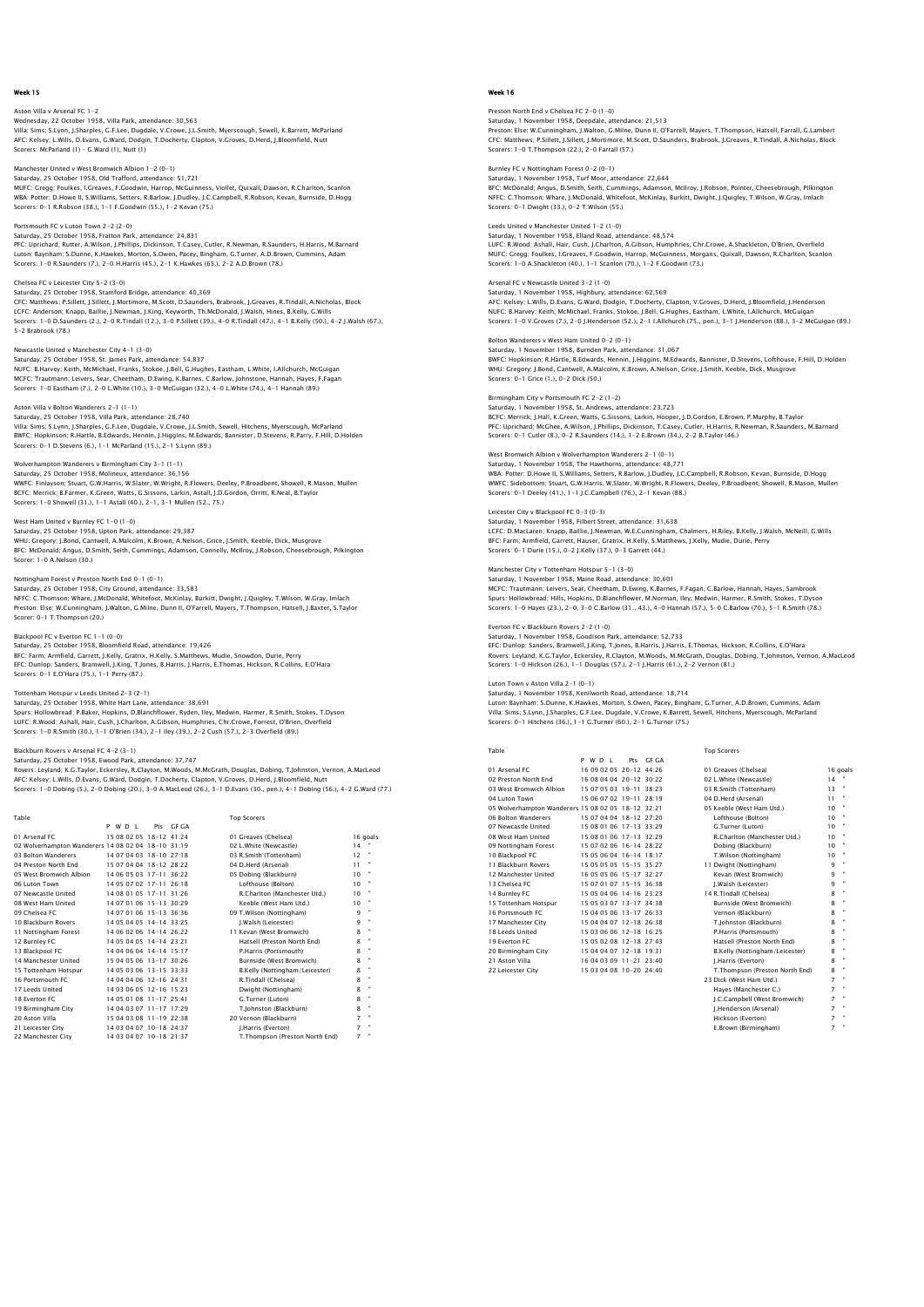Aston Villa v Everton FC 2-4 (0-3) Saturday, 8 November 1958, Villa Park, attendance: 27,649<br>Villa: Sims; S.Lynn, LSharples, G.F.Lee, Dugdale, V.Crowe, J.L.Smith, Hitchens, Myerscough, Sewell, McParland<br>EFC: Dunlop; A.Parker, Bramwell, J.King, T.Jones, B.Ha Scorers: 0-1 T.Jones (10., pen.), 0-2 E.Thomas (16.), 0-3 T.Jones (42., pen.), 1-3 Sewell (69.), 2-3 Hitchens (74.), 2-4 E.O'Hara (86.)

Wolverhampton Wanderers v Preston North End 2-0 (0-0) Saturday, 8 November 1958, Molinuex, attendance: 35,593 WWFC: Sidebottom; Stuart, G.W.Harris, W.Slater, W.Wright, R.Flowers, Deeley, P.Broadbent, Showell, R.Mason, Mullen<br>Preston: Else; W.Cunningham, J.Walton, G.Milne, Dunn II, O'Farrell, Mayers, T.Thompson, T.Finney, Hatsell, Scorer: 1-0, 2-0 R.Mason (61., 78.)

Chelsea FC v Leeds United 2-0 (1-0) Saturday, 8 November 1958, Stamford Bridge, attendance: 33,357 CFC: Matthews; P.Sillett, J.Sillett, J.Mortimore, M.Scott, D.Saunders, Brabrook, J.Greaves, L.Allen, R.Tindall, Block LUFC: R.Wood; Ashall, Hair, Cush, J.Charlton, A.Gibson, Meek, Chr.Crowe, A.Shackleton, O'Brien, Overfield Scorer: 1-0, 2-0 J.Greaves (16., 71.)

Blackburn Rovers v Birmingham City 3-2 (1-1) Saturday, 8 November 1958, Ewood Park, attendance: 28,806 Rovers: Leyland; K.G.Taylor, Eckersley, R.Clayton, M.Woods, M.McGrath, Douglas, Dobing, T.Johnston, Vernon, A.MacLeod<br>BCFC: Merrick; J.Hall, G.Allen, Watts, Tr.Smith, R.Neal, Hooper, J.D.Gordon, E.Brown, Larkin, B.Taylor<br>S

Manchester United v Burnley FC 1-3 (0-2)

Saturday, 8 November 1958, Old Trafford, attendance: 48,509<br>MUFC: Gregg; Foulkes, I.Greaves, F.Goodwin, Harrop, McGuinness, Morgans, Quixall, Dawson, R.Charlton, Scanlon<br>BFC: McDonald; D.Smith, Winton, Seith, Cummings, Ada

# Blackpool FC v West Bromwich Albion 1-1 (1-0)

Saturday, 8 November 1958, Bloomfield Road, attendance: 18,664<br>BFC: Farm; Armfield, J.Wright, Hauser, Gratrix, H.Kelly, S.Matthews, J.Kelly, Mudie, Durie, Perry<br>WBA: Potter; D.Howe II, S.Williams, Setters, R.Barlow, J.Dudl Scorers: 1-0 Mudie (31.), 1-1 Burnside (52.)

## Newcastle United v Luton Town 1-0 (1-0)

Saturday, 8 November 1958, St. James Park, attendance: 53,488<br>NUFC: B.Harvey; Keith, McMichael, Franks, Stokoe, J.Bell, G.Hughes, Eastham, L.White, I.Allchurch, McGuigan<br>Luton: Baynham; S.Dunne, K.Hawkes, Morton, S.Owen, P

## West Ham United v Arsenal FC 0-0

Saturday, 8 November 1958, Upton Park, attendance: 37,871<br>WHU: Gregory; J.Bond, Cantwell, A.Malcolm, K.Brown, A.Nelson, Grice, Woosnam, Keeble, Dick, Musgrove<br>AFC: Kelsey: L.Wills, D.Evans, G.Ward, Dodgin, T.Docherty, Clap

## Nottingham Forest v Manchester City 4-0 (1-0)

Saturday, 8 November 1958, City Ground, attendance: 31,154 NFFC: C.Thomson; Whare, J.McDonald, Whitefoot, McKinlay, Burkitt, Dwight, J.Quigley, T.Wilson, W.Gray, Imlach MCFC: Trautmann; Leivers, Sear, Cheetham, D.Ewing, K.Barnes, F.Fagan, C.Barlow, Hannah, Hayes, Sambrook Scorers: 1-0 Imlach (9.), 2-0, 3-0, 4-0 J.Quigley (57., 74., 81.)

Tottenham Hotspur v Bolton Wanderers 1–1 (0–0)<br>Saturday, 8 November 1958, White Hart Lane, attendance: 39,820<br>Spurs: Hollowbread; P. Baker, Hopkins, D.Blanchflower, M.Norman, Iley, J.Brooks, Harmer, Dunmore, R.Smith, Medwi Scorers:  $1-0$  R Smith (57.),  $1-1$  Lofthouse (84.)

### uth FC v Leicester City 4-1 (1-0)

Saturday, 8 November 1958, Fratton Park, attendance: 20,262 PFC: Uprichard; McGhee, A.Wilson, J.Phillips, Dickinson, T.Casey, Cutler, R.Newman, R.Saunders, H.Harris, M.Barnard LCFC: D.MacLaren; Knapp, Baillie, J.Newman, W.E.Cunningham, Keyworth, Th.McDonald, B.Kelly, Hines, J.Walsh, Leek Scorers: 1-0 H.Harris (34.), 2-0 H.Harris (46.), 3-0 R.Saunders (62.), 4-0 R.Saunders (67.), 4-1 Hines (73.)

| Table                                              |         |                         |           | <b>Top Scorers</b>             |    |                |
|----------------------------------------------------|---------|-------------------------|-----------|--------------------------------|----|----------------|
|                                                    | P W D I |                         | Pts GE GA |                                |    |                |
| 01 Arsenal FC                                      |         | 17 09 03 05 21-13 44:26 |           | 01 Greaves (Chelsea)           |    | 18 goals       |
| 02 West Bromwich Albion                            |         | 16 07 06 03 20-12 39:24 |           | 02 L.White (Newcastle)         | 15 |                |
| 03 Wolverhampton Wanderers 16 09 02 05 20-12 34:21 |         |                         |           | 03 R.Smith (Tottenham)         | 14 |                |
| 04 Preston North End                               |         | 17 08 04 05 20-14 30:24 |           | 04 Dobing (Blackburn)          | 12 |                |
| 05 Luton Town                                      |         | 16.06.07.03 19-13 28:20 |           | 05 D.Herd (Arsenal)            | 11 |                |
| 06 Bolton Wanderers                                |         | 16.07.05.04 19-13 28:21 |           | Lofthouse (Bolton)             | 11 |                |
| 07 Newcastle United                                |         | 16 09 01 06 19-13 34:29 |           | 07 T.Wilson (Nottingham)       | 10 |                |
| 08 Nottingham Forest                               |         | 16.08.02.06.18-14.32:22 |           | Keeble (West Ham Utd.)         | 10 | ×              |
| 09 West Ham United                                 |         | 16 08 02 06 18-14 32:29 |           | G.Turner (Luton)               | 10 |                |
| 10 Blackburn Rovers                                |         | 16.06.05.05.17-15.38:29 |           | R.Charlton (Manchester Utd.)   | 10 | ×              |
| 11 Blackpool FC                                    |         | 16 05 07 04 17-15 19:18 |           | 11 Vernon (Blackburn)          | 9  | $\blacksquare$ |
| 12 Chelsea EC                                      |         | 16 08 01 07 17-15 38:38 |           | I.Walsh (Leicester)            | 9  | ٠              |
| 13 Burnley FC                                      |         | 16.06.04.06 16-16 26:24 |           | Kevan (West Bromwich)          | 9  |                |
| 14 Manchester United                               |         | 18 05 05 07 15-19 33:30 |           | Burnside (West Bromwich)       | 9  | ٠              |
| 15 Portsmouth FC                                   |         | 16.05.05.06 15-17 30:34 |           | Dwight (Nottingham)            | 9  | $\blacksquare$ |
| 16 Tottenham Hotspur                               |         | 16 05 04 07 14-18 35:39 |           | 16 R.Saunders (Portsmouth)     | 8  |                |
| 17 Everton EC                                      |         | 16.06.02.08.14-18.31:45 |           | Hatsell (Preston North End)    | 8  |                |
| 18 Manchester City                                 |         | 16 04 04 08 12-20 26:42 |           | E.Brown (Birmingham)           | 8  | $\blacksquare$ |
| 19 Birmingham City                                 |         | 16 04 04 08 12-20 21:34 |           | R.Tindall (Chelsea)            | 8  |                |
| 20 Leeds United                                    |         | 16.03.06.07 12-20 16:27 |           | T.Thompson (Preston North End) | 8  | $\blacksquare$ |
| 21 Aston Villa                                     |         | 17 04 03 10 11-23 25:44 |           | B.Kelly (Nottingham/Leicester) | 8  | ٠              |
| 22 Leicester City                                  |         | 16 03 04 09 10-22 25:44 |           | P.Harris (Portsmouth)          | 8  | ٠              |
|                                                    |         |                         |           | I.Harris (Everton)             | 8  | $\blacksquare$ |
|                                                    |         |                         |           | T.Iohnston (Blackburn)         | 8  |                |

## Week 18

# Manchester City v Chelsea FC 5-1 (1-0) Saturday, 15 November 1958, Maine Road, attendance: 19,778<br>MCFC: Trautmann; Leivers, Sear, Cheetham, D.Ewing, K.Barnes, F.Fagan, C.Barlow, Hannah, Hayes, Sambrook<br>CFC: Matthews; P.Sillett, J.Sillett, J.Mortimore, M.Scott,

Leicester City v Aston Villa 6-3 (1-3) Saturday, 15 November 1958, Filbert Street, attendance: 20,864 LCFC: D.MacLaren; W.E.Cunningham, Baillie, J.Newman, J.King, Keyworth, Th.McDonald, B.Kelly, Hines, J.Walsh, Leek

Villa: Beaton; S.Lynn, J.Sharples, G.F.Lee, Dugdale, V.Crowe, J.L.Smith, Hitchens, Hazelden, Sewell, McParland Scorers: 0-1 Sewell (1.), 0-2 Hitchens (12.), 0-3 Hitchens (36.), 1-3 Hines (37.), 2-3 Hines (47.), 3-3 Hines (53.), 4-3 J.Walsh (71.), 5-3 Hines (73.), 6-3 B.Kelly (89.)

Burnley FC v Wolverhampton Wanderers 0-2 (0-1) Saturday, 15 November 1958, Turf Moor, attendance: 23,067<br>BFC: McDonald; D.Smith, Winton, Seith, Cummings, Adamson, Connelly, McIlroy, Pointer, J.Robson, Pilkington<br>WWFC: Sidebottom; Stuart, G.W.Harris, Clamp, W.Wright, R. Scorers: 0-1 A.Jackson II (30.), 0-2 Deeley (89.)

Arsenal FC v Nottingham Forest 3-1 (2-0) Saturday, 15 November 1958, Highbury, attendance: 48,897 AFC: Kelsey; L.Wills, D.Evans, G.Ward, Dodgin, T.Docherty, Clapton, V.Groves, D.Herd, J.Bloomfield, J.Henderson<br>NFFC: C.Thomson; Whare, J.McDonald, Whitefoot, McKinlay, Burkitt, Dwight, J.Quigley, T.Wilson, J.Barrett, W.Gr

# Bolton Wanderers v Manchester United 6-3 (3-1)

Saturday, 15 November 1958, Burnden Park, attendance: 33,358<br>BWFC: Hopkinson: R.Hartle, T.Banks, Hennin, J.Higgins, B.Edwards, B.Birch II, D.Stevens, Gubbins, R.Parry, D.Holden<br>MUFC: Gregg; Foulkes, I.Greaves, F.Goodwin, C

#### Leeds United v Blackpool FC 1-1 (0-1)

Saturday, 15 November 1958, Elland Road, attendance: 29,252<br>LUFC: R.Wood; Ashall, Hair, Cush, J.Charlton, A.Gibson, Humphries, Chr.Crowe, A.Shackleton, Forrest, Overfield<br>BFC: Farm: Armfield, J.Wright, J.Kelly, Gratrix, H. Scorers: 0-1 Mudie (40.), 1-1 Chr.Crowe (58.)

West Bromwich Albion v Blackburn Rovers 2–3 (1–1)<br>Saturday, 15 November 1958, The Hawthorns, attendance: 31,540<br>WBA: Potter; D.Howe II, S.Williams, Setters, R.Barlow, J.Dudley, J.C.Campbell, Burnside, R.Robson, Kevan, D.Ho Scorers: 1-0 Burnside (10.), 1-1 Dobing (33.), 1-2 Douglas (46.), 1-3 T.Johnston (49.), 2-3 J.Dudley (88.)

Birmingham City v Newcastle United 1–0 (0–0)<br>Saturday, 15 November 1958, St. Andrews, attendance: 28,752<br>BCFC: Merrick; J.Hall, G.Allen, Watts, Tr.Smith, R.Neal, Hooper, J.D.Gordon, A.Jackson III, Larkin, B.Taylor<br>BCFC: B. Scorer: 1-0 Larkin (75.)

## Luton Town v Tottenham Hotspur 1-2 (0-1)

Saturday, 15 November 1958, Kenilworth Road, attendance: 23,592 Luton: Baynham; S.Dunne, K.Hawkes, Morton, S.Owen, Pacey, Bingham, A.D.Brown, A.Gregory, Cummins, Adam Spurs: Hollowbread; P.Baker, Hopkins, D.Blanchflower, M.Norman, Iley, J.Brooks, Harmer, Dunmore, R.Smith, Medwin Scorers: 0-1 Dunmore (10.), 1-1 Bingham (78.), 1-2 Medwin (85.)

#### Preston North End v Portsmouth FC 3-1 (1-1)

Saturday, 15 November 1958, Deepdale, attendance: 16,107 Preston: Else; W.Cunningham, J.Walton, G.Milne, Dunn II, O'Farrell, Mayers, T.Thompson, Hatsell, J.Baxter, G.Lambert PFC: Uprichard; McGhee, A.Wilson, Dickinson, Hayward, T.Casey, Cutler, R.Newman, R.Saunders, H.Harris, M.Barnard Scorers: 1-0 J.Walton (10.), 1-1 R.Saunders (28.), 2-1 Mayers (63.), 3-1 T.Thompson (68.)

#### Everton FC v West Ham United 2-2 (1-2) Saturday, 15 November 1958, Goodison Park, attendance: 40,819

EFC: Dunlop; A.Parker, Bramwell, J.King, T.Jones, B.Harris, J.Harris, E.Thomas, Hickson, R.Collins, E.O'Hara<br>WHU: Gregory, J.Bond, Cantwell, A.Malcolm, K.Brown, A.Nelson, Grice, Woosnam, Keeble, Dick, Musgrove<br>Scorers: 0–1

#### Table Top Scorers

|                                                    | P. | WD I | Pts                       | GE GA |                                |           |          |
|----------------------------------------------------|----|------|---------------------------|-------|--------------------------------|-----------|----------|
| 01 Arsenal FC                                      |    |      | 18 10 03 05 23-13 47:27   |       | 01 Greaves (Chelsea)           |           | 19 goals |
| 02 Wolverhampton Wanderers 17 10 02 05 22-12 36:21 |    |      |                           |       | 02 L.White (Newcastle)         | 15        |          |
| 03 Preston North End                               |    |      | 18 09 04 05 22-14 33:25   |       | 03 R.Smith (Tottenham)         | 14        | ۰        |
| 04 Bolton Wanderers                                |    |      | 17 08 05 04 21-13 34:24   |       | 04 Dobing (Blackburn)          | 13        |          |
| 05 West Bromwich Albion                            |    |      | 17 07 06 04 20-14 41:27   |       | 05 D.Herd (Arsenal)            | $12^{12}$ | ۰        |
| 06 Blackburn Rovers                                |    |      | 17 07 05 05 19-15 41:31   |       | 06 Lofthouse (Bolton)          | 11        |          |
| 07 Luton Town                                      |    |      | 17 06 07 04 19-15 29:22   |       | R.Charlton (Manchester Utd.)   | 11        |          |
| 08 Newcastle United                                |    |      | 17 09 01 07 19-15 34:30   |       | T.Wilson (Nottingham)          | 11        | ×        |
| 09 West Ham United                                 |    |      | 17 08 03 06 19-15 34:31   |       | 09 Burnside (West Bromwich)    | 10        |          |
| 10 Nottingham Forest                               |    |      | 17 08 02 07 18-16 33:25   |       | I.Walsh (Leicester)            | 10        |          |
| 11 Blackpool FC                                    |    |      | 17 05 08 04 18-16 20:19   |       | G.Turner (Luton)               | 10        | ۰        |
| 12 Chelsea EC                                      |    |      | 17 08 01 08 17-17 39:43   |       | Keeble (West Ham Utd.)         | 10        |          |
| 13 Burnley FC                                      |    |      | 17 06 04 07 16-18 26:26   |       | 13 Kevan (West Bromwich)       | 9         | ٠        |
| 14 Tottenham Hotspur                               |    |      | 17 06 04 07 16-18 37:40   |       | T.Johnston (Blackburn)         | 9         | ۰        |
| 15 Manchester United                               |    |      | 18.05.05.08 15-21 36:36   |       | B.Kelly (Nottingham/Leicester) | 9         |          |
| 16 Portsmouth EC                                   |    |      | 17 05 05 07 15-19 31:37   |       | Vernon (Blackburn)             | 9         | ۰        |
| 17 Everton EC                                      |    |      | 17 06 03 08 15-19 33:47   |       | J.Harris (Everton)             | 9         | ٠        |
| 18 Manchester City                                 |    |      | 17 05 04 08 14-20 31:43   |       | T.Thompson (Preston North End) | 9         |          |
| 19 Birmingham City                                 |    |      | 17 05 04 08 14-22 22:34   |       | Dwight (Nottingham)            | 9         | ۰        |
| 20 Leeds United                                    |    |      | 17 03 07 07 13-21 17:28   |       | R.Saunders (Portsmouth)        | 9         | ۰        |
| 21 Leicester City                                  |    |      | 17 04 04 09 12-22 31:47   |       | 21 P.Harris (Portsmouth)       | 8         |          |
| 22 Aston Villa                                     |    |      | 18 04 03 11 11 - 25 28:50 |       | Dick (West Ham Utd.)           | 8         |          |
|                                                    |    |      |                           |       |                                |           |          |

| 01 Greaves (Chelsea)           | 19 go: |   |
|--------------------------------|--------|---|
| 02 L.White (Newcastle)         | 15     |   |
| 03 R.Smith (Tottenham)         | 14     | ٠ |
| 04 Dobing (Blackburn)          | 13     | ٠ |
| 05 D.Herd (Arsenal)            | 12     | ٠ |
| 06 Lofthouse (Bolton)          | 11     | ٠ |
| R.Charlton (Manchester Utd.)   | 11     | ٠ |
| T.Wilson (Nottingham)          | 11     | × |
| 09 Burnside (West Bromwich)    | 10     | ٠ |
| I.Walsh (Leicester)            | 10     | ٠ |
| G.Turner (Luton)               | 10     | ٠ |
| Keeble (West Ham Utd.)         | 10     | ٠ |
| 13 Kevan (West Bromwich)       | 9      | ٠ |
| T.Johnston (Blackburn)         | ٩      | ٠ |
| B.Kelly (Nottingham/Leicester) | ٩      | ٠ |
| Vernon (Blackburn)             | ٩      | ٠ |
| I.Harris (Everton)             | 9      | ٠ |
| T.Thompson (Preston North End) | ٩      | ٠ |
| Dwight (Nottingham)            | 9      |   |
| R.Saunders (Portsmouth)        | 9      | ٠ |
| 21 P.Harris (Portsmouth)       | 8      | ٠ |
| Dick (West Ham Utd.)           | 8      | ٠ |
| R.Tindall (Chelsea)            | 8      | ٠ |
| <b>I.Henderson (Arsenal)</b>   | 8      | ٠ |
| Haves (Manchester C.)          | 8      | × |
| Hitchens (Aston Villa)         | 8      |   |
| Hatsell (Preston North End)    | 8      | ٠ |
| E.Brown (Birmingham)           | 8      | ٠ |